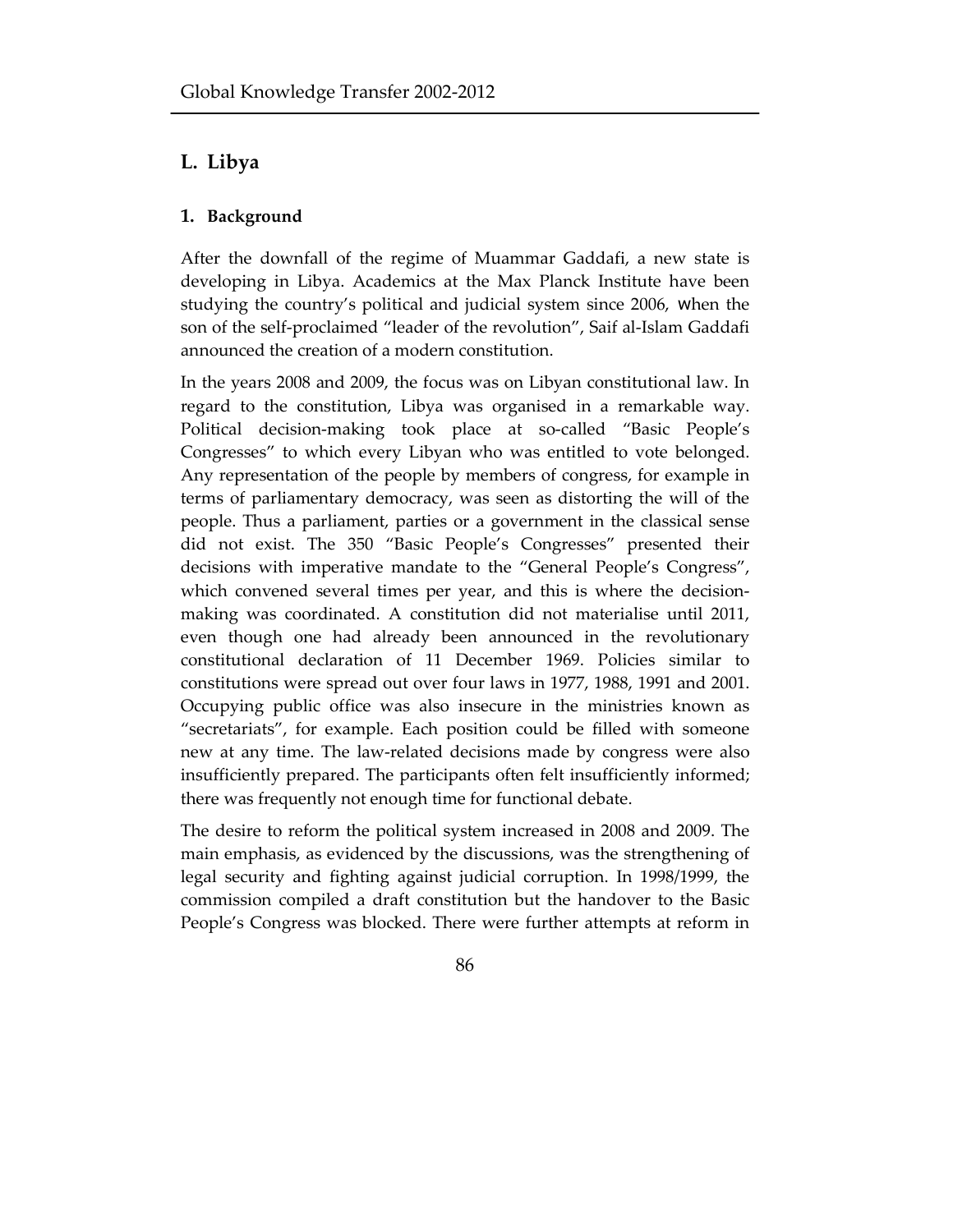March 2009; Saif Al-Islam Gaddafi announced the adoption of a constitution, yet this was never introduced.

The revolution, which began in Benghazi in mid-February 2011 and swept the entire country shortly after, targeted decades of despotic rule in particular. The revolution resulted in an interim constitution from the National Transitional Council in which human rights are clearly stressed as a reaction to the previous despotism. Based on this interim constitution, structures of the new Libyan state are starting to form; in the meantime, parliament has taken over government duties and is working on a constitution for Libya. A group from the institute is involved in this process.

### **2. Projects**

The transformation of Libya into a constitutional state raises many questions. Most Libyan politicians, lawyers and judges do not know about modern forms of statehood, neither from their own personal experience nor from their studies and are not informed about international law standards in the constitutional and judicial sector. During the revolutionary changes, a fact-finding mission led institute staff to Benghazi where they held the first information and advisory discussions with representatives of the National Transitional Council and its executive committee, judges and lawyers, members of revolutionary committees, imams and other population groups. The mission, financed by the Federal Foreign Office of Germany, aimed above all to analyse which requirements are to be expected after the fall of the Gaddafi regime. In addition, institute staff led the first advisory discussions to ascertain, for example, whether the National Transitional Council represented a capable "de facto regime" under international law.

In March 2012, the discussions with the National Transitional Council intensified and cooperation with many Libyan institutions was agreed upon, including the National Transitional Council, the highest Libyan constitutional court and the University of Benghazi.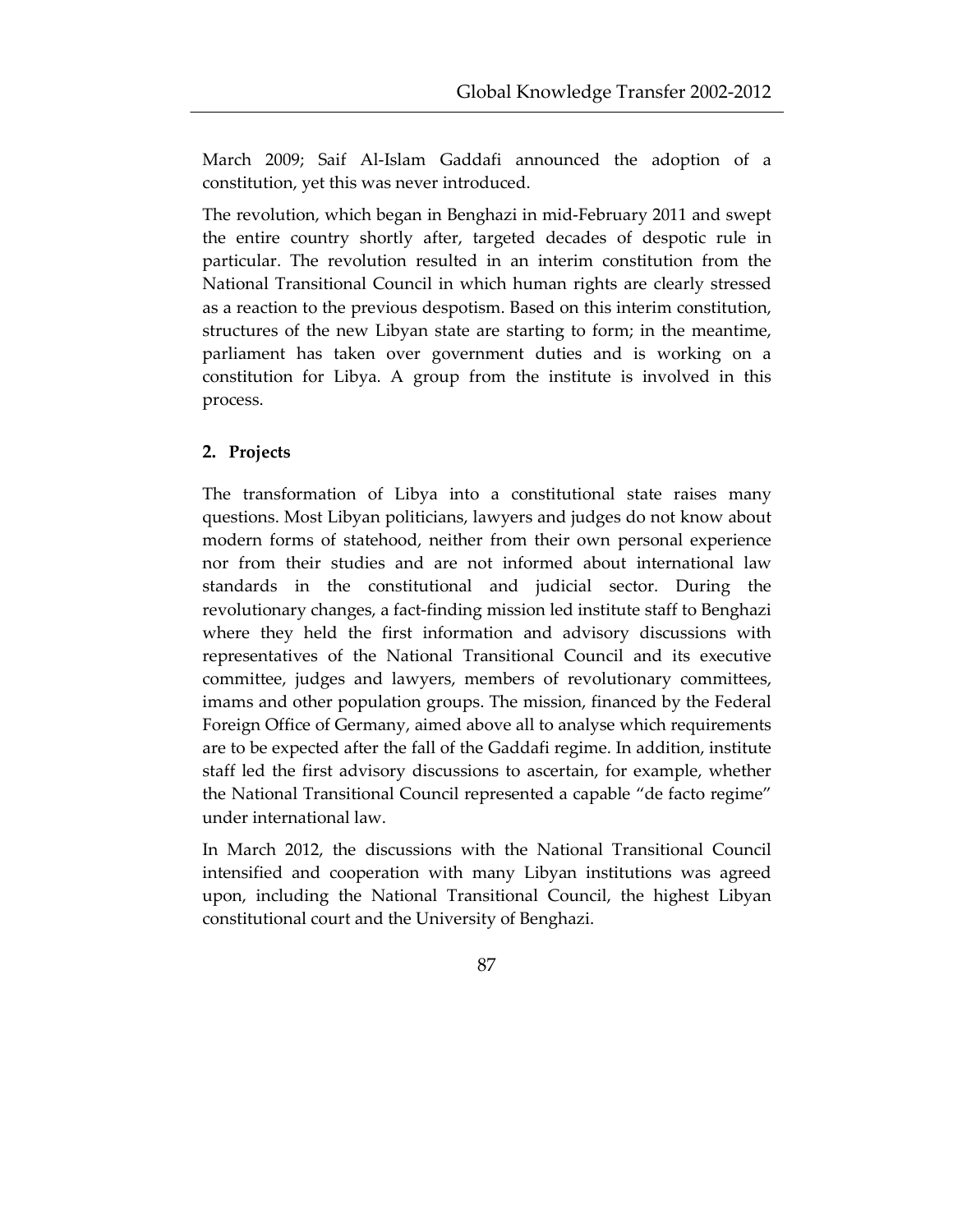In the discussions, led by the Libya Team on location in Tripoli and Benghazi with representatives of the National Interim Council and executive committees, judges and lawyers, members of revolutionary committees, imams and other population groups, it became apparent how great the need for knowledge transfer really is.

A clear plan of how to contribute to the successful transformation of Libya originated from this. The working group's project deals with state-building and judicial reform. The aim of the project is to make a positive contribution to Libya's transformation into a democratically formed constitutional state.

#### **a. State-building sub-project**

Several seminars in Libya and a study trip made by Libyan politicians to Germany serve as a way of communicating knowledge about the structure and function of democratic constitutional states. The participants gain knowledge on a number of areas which arose during the transition process. Flexible advice visits in Germany and Libya aim to support Libya's key figures by providing them with neutral legal expertise on various constitutional and legal topics. The main themes of the study visit are the separation of powers, function and competency of parliament and government as well as the monitoring of compliance with constitutional norms via the Federal Constitutional Court of Germany and other institutions.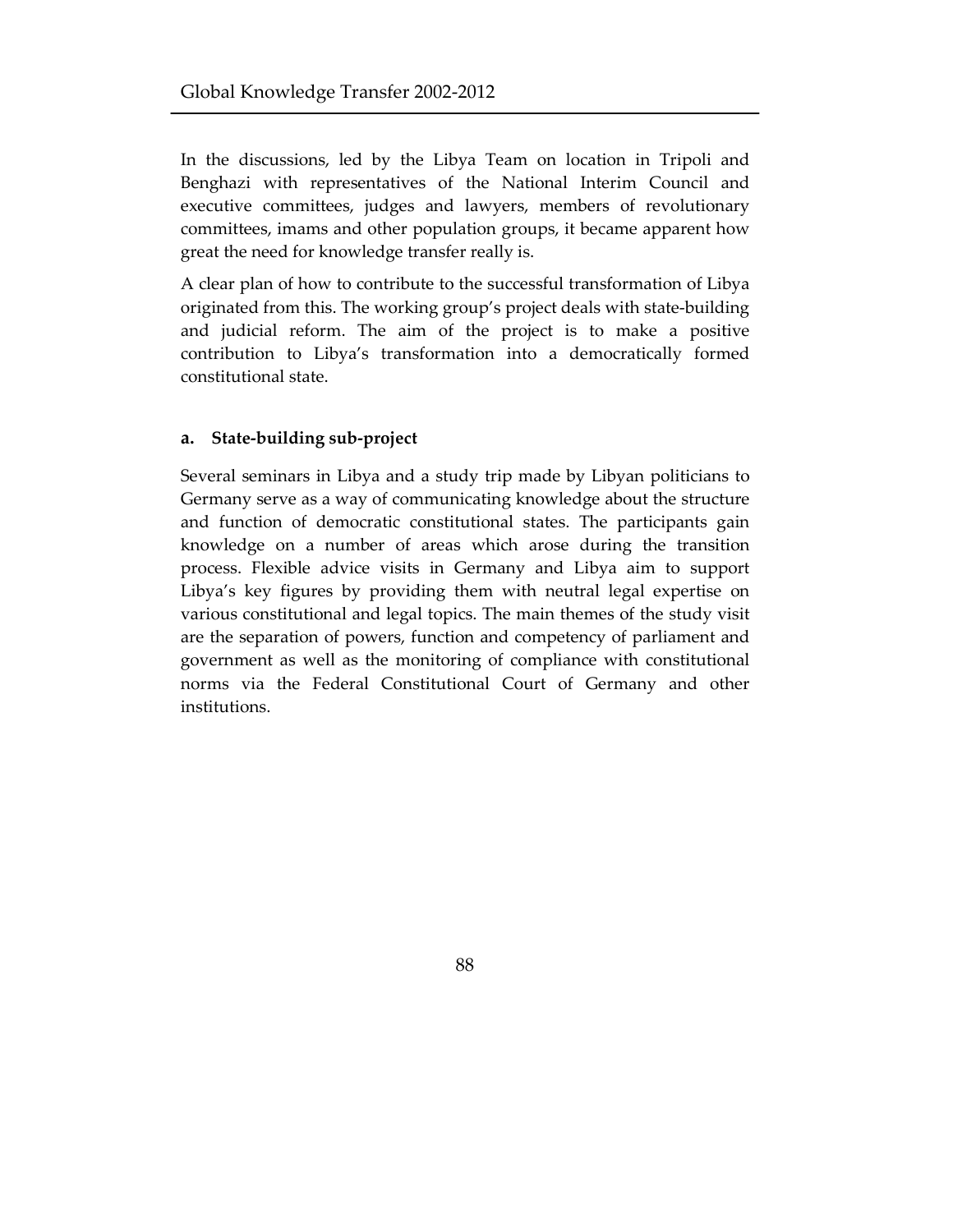

*Opening of the Tripoli Conference by the Deputy Chairman of the National Transitional Council, Salem Gnan* 

To support the development of the constitution, the members of parliament and the constituent assembly are therefore to be trained in the area of separation of powers, fundamental rights, the position of international law in the national legal system and decentralisation.

From 21 to 24 May 2012, one of the conferences organised by the working group took place in Tripoli. At the conference, over 80 participants discussed various areas of the forthcoming constitutional process. The panels dealt with human rights issues, decentralisation and the role of Sharia in the new constitution, amongst other things. International experts from other Arab countries (Egypt, Tunisia) also presented their legal opinions with Libyan experts from the universities in Tripoli and Benghazi. The conference attracted widespread media attention and the working group's mediating role in identifying and approaching constitutionally relevant issues was praised by the Libyan participants at the event.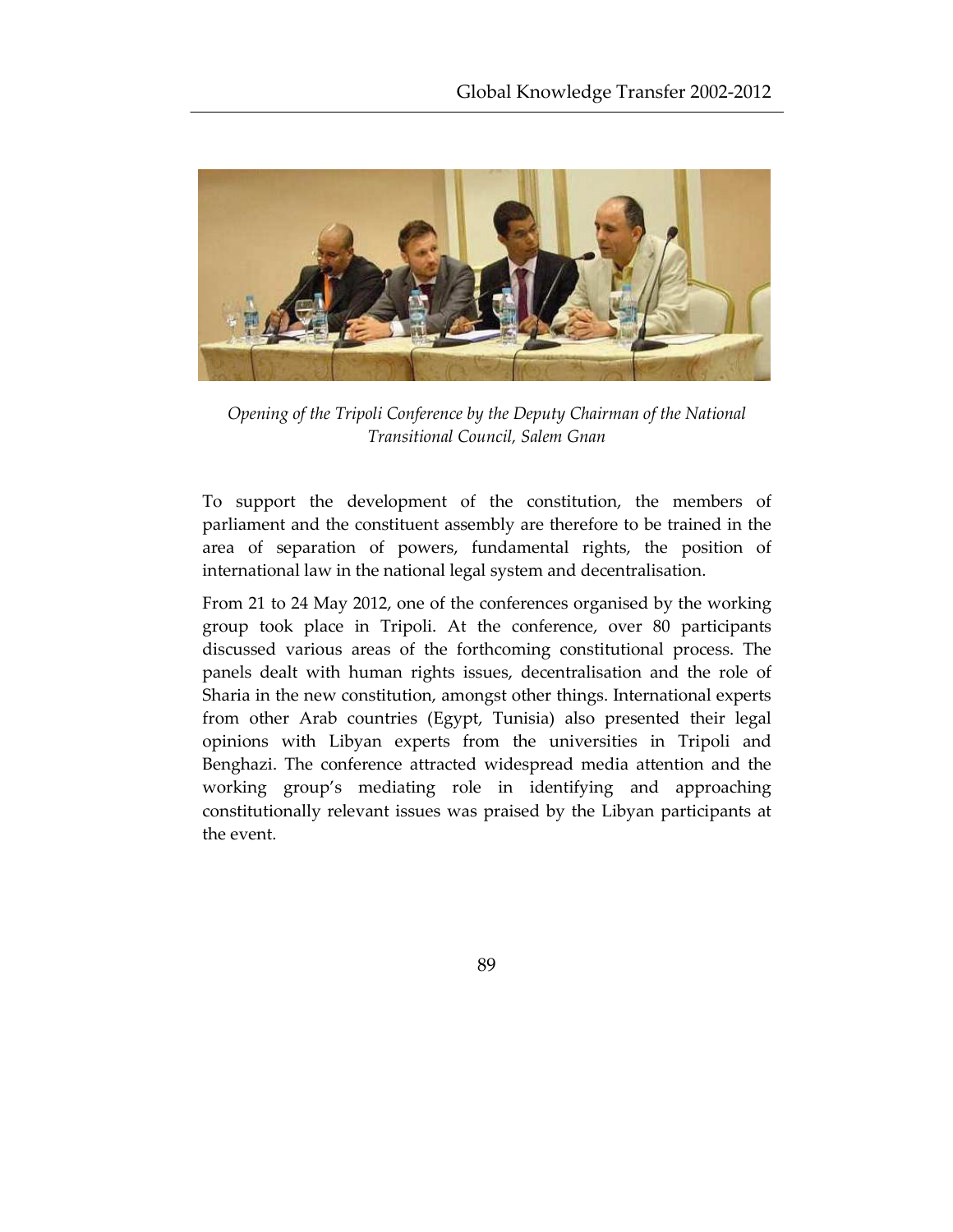#### **b. Judicial reform sub-project**

The planned judicial reform demands that judges and potentially other lawyers working in the field of justice be trained in international law (e.g. fundamental right to justice according to ICCPR) and constitutional law (initially on a comparative basis).

The seminars carried out by the working group aim to convey constitutional principles and reinforce the corresponding attitudes and values of judges and other legal professionals working in court (public prosecutors and lawyers). These actors must learn the international standards of their profession, which the population and the international community are expecting them to meet. These standards are contained in international law but also in the applicable Libyan law and in documents such as the Constitutional Declaration of 3 August 2011. They concern first and foremost regulations for adhering to fundamental and human rights and lawyers must learn how to deal with this. In particular, the fundamental right to justice (fair trial principles), principles of judicial independence, the relationship between the institutions and ethical rules are included. Constitutional principles must be demonstrated to Libyan lawyers so that the efficient transformation into a constitutional state after the constitution comes into force can be successful.

The judicial reform sub-project helps the named actors to acquire a systematic understanding of the fundamental changes to their work and apply the relevant norms correctly. The main aim of the sub-project is ultimately to strengthen the judicial sector by embedding rule of law in the courts in order to create trust in the new, democratic state. The Libya Team is currently producing a handbook on constitutional principles as a teaching material.